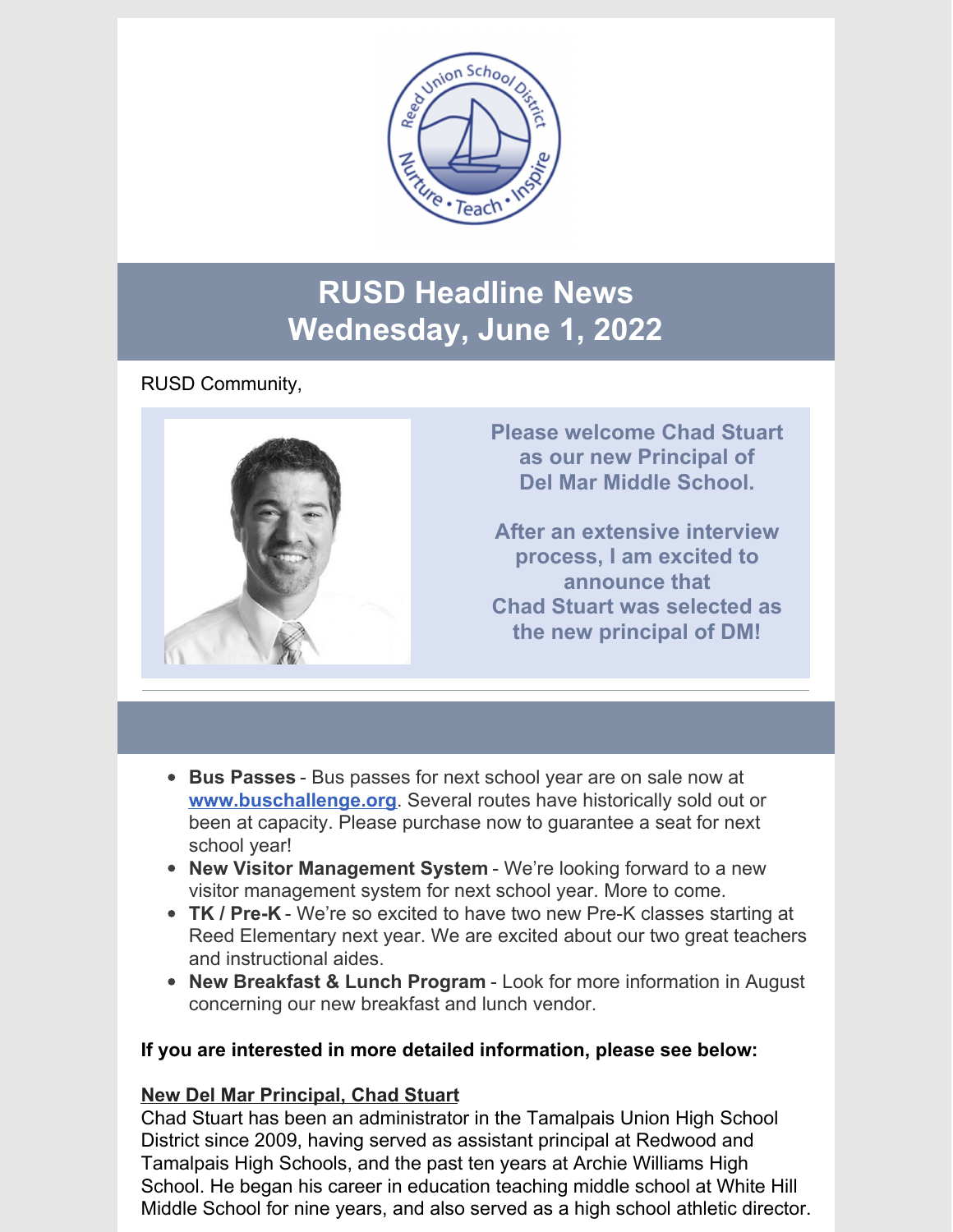Mr. Stuart has helped implement Standard-Based Grading, Project-Based Learning, Outcome-based instructional practices, culturally responsive classroom practices, and restorative practices at his school. He has overseen activities, athletics, safety plans, student support services and all has been a liaison to all academic departments at his school. He has a strong belief in an inclusive and equitable school environment, rigorous and engaging classes, and physical/emotional safety for all children.

Mr. Stuart was born and raised in Marin County. He currently resides in San Anselmo with his wife and two children. He received his Bachelor of Arts from the University of California, Berkeley and his Master of Education at San Francisco State University.

#### **Bus Passes on Sale - Purchase Now! Some Routes Will Sell Out**

Bus passes for next year are on sale now at**[www.buschallenge.org](http://www.buschallenge.org/)**. Several routes have historically sold out or been at capacity. Please purchase now to guarantee a seat for next school year! Those routes typically include:

- Red AM and PM (serving Reed from East Corte Madera/Paradise Cay/Belveron)
- Lime AM and PM (serving Del Mar from East Corte Madera/Paradise Cay)
- Magenta PM (serving Bel Aire to Tiburon; formerly Magenta/Pink route)
- Blue PM (formerly Blue/Green: serving Reed school, all stops on Tiburon Blvd. and Reed Ranch/Bel Aire neighborhood stops).
- Passes purchased by July 15 will arrive in time for the start of school.
- Please contact **[info@buschallenge.org](mailto:info@buschallenge.org)** with questions.

#### **Safety Planning**

Reports of violence at schools are incredibly troubling for our entire community. Students, especially younger children, may fear for their own safety as a result. While there is no foolproof method for addressing such a difficult topic, there are many resources available to help educators, parents and guardians speak with their children after such a terrible incident and manage their distress. Please see below for some especially useful resources.

#### **Trauma resources for educators, parents and guardians:**

U.S. Department of Education **Tips for helping students [recovering](https://files.eric.ed.gov/fulltext/ED488995.pdf) from traumatic events**

American Psychological Association **Helping your children manage distress in the [aftermath](https://www.apa.org/topics/gun-violence-crime/shooting-aftermath) of a shooting**

Centers for Disease Control **Coping with a [traumatic](https://www.cdc.gov/masstrauma/factsheets/public/coping.pdf) event**

RUSD has prioritized safety as our number one goal this school year. Numerous steps have been taken to analyze, address, and continue to improve safety practices and our community partnerships. Safety has and continues to be at the forefront of all we do so that staff and students can have a clear mind to learn.

Here is **a [link](https://www.reedschools.org/Page/2008)** to the external version of our safety information that can be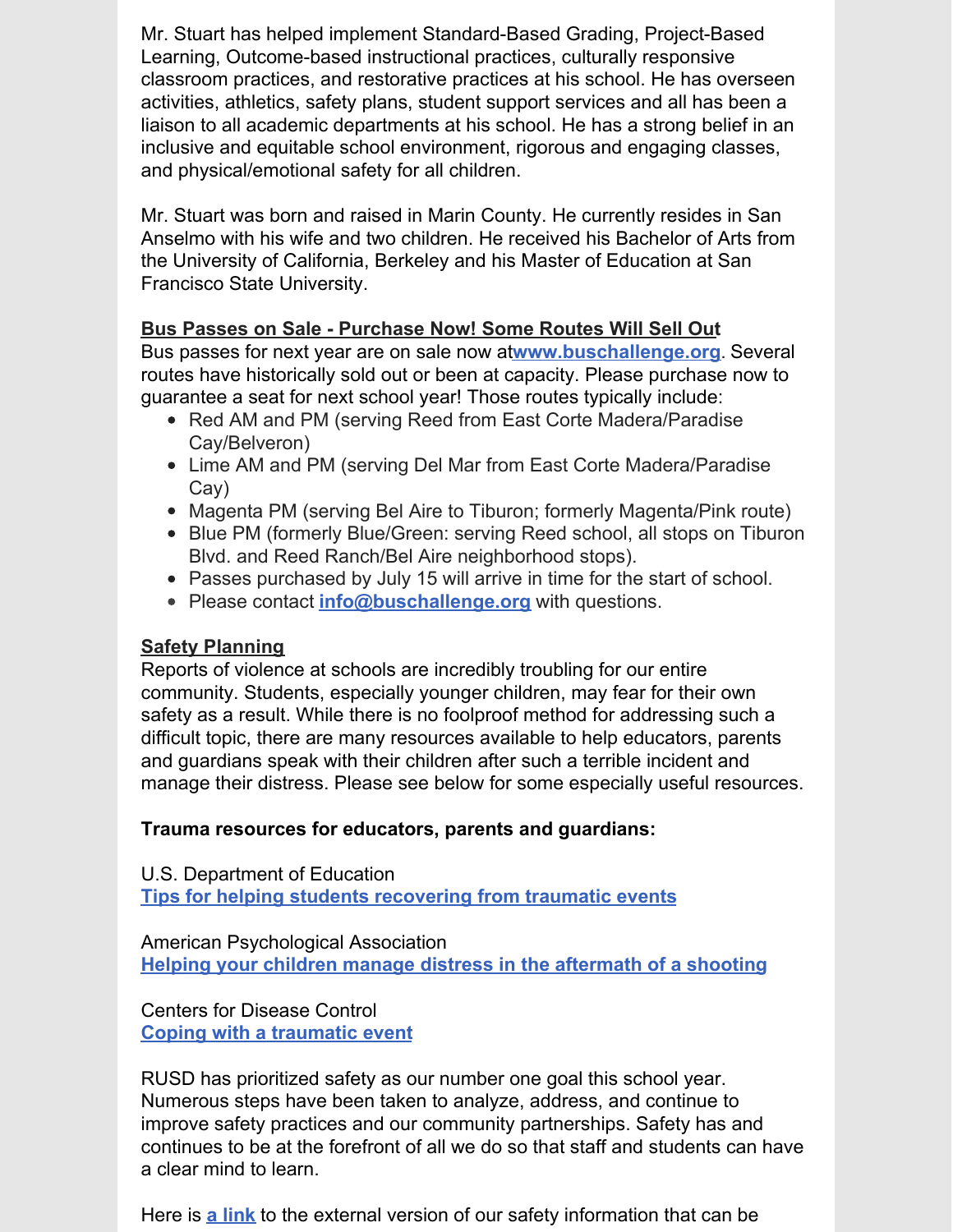shared publicly.

Warm regards,

Dr. Kimberly McGrath Superintendent Reed Union School District "We are even stronger together!"





**REED** UNION SCH **IOOL DISTRICT PTA**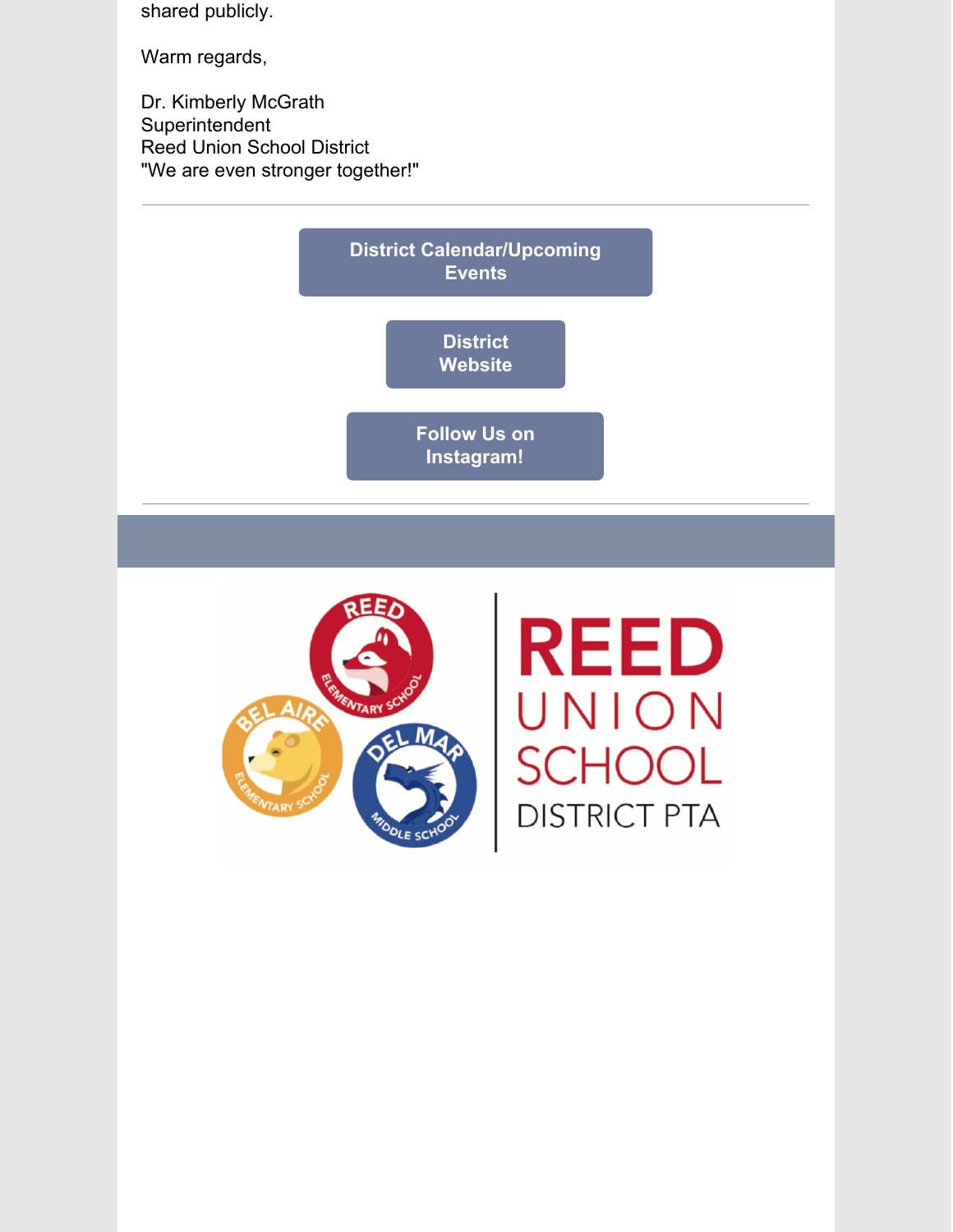# Reed | Bel Aires DelMar

## **END-OF-YEAR GIFT CONTRIBUTION**

**M** 

As we approach the end of the year, the RUSD PTA is providing an easy option for those of you who wish to thank teachers and staff with a monetary gift.

In the spirit of inclusivity and at the request of the schools, all contributions will be added together and shared equally among all RUSD teachers, specialists, classroom aides, office staff, custodians and principals at all three schools.

Click here to contribute by Friday June 3rd